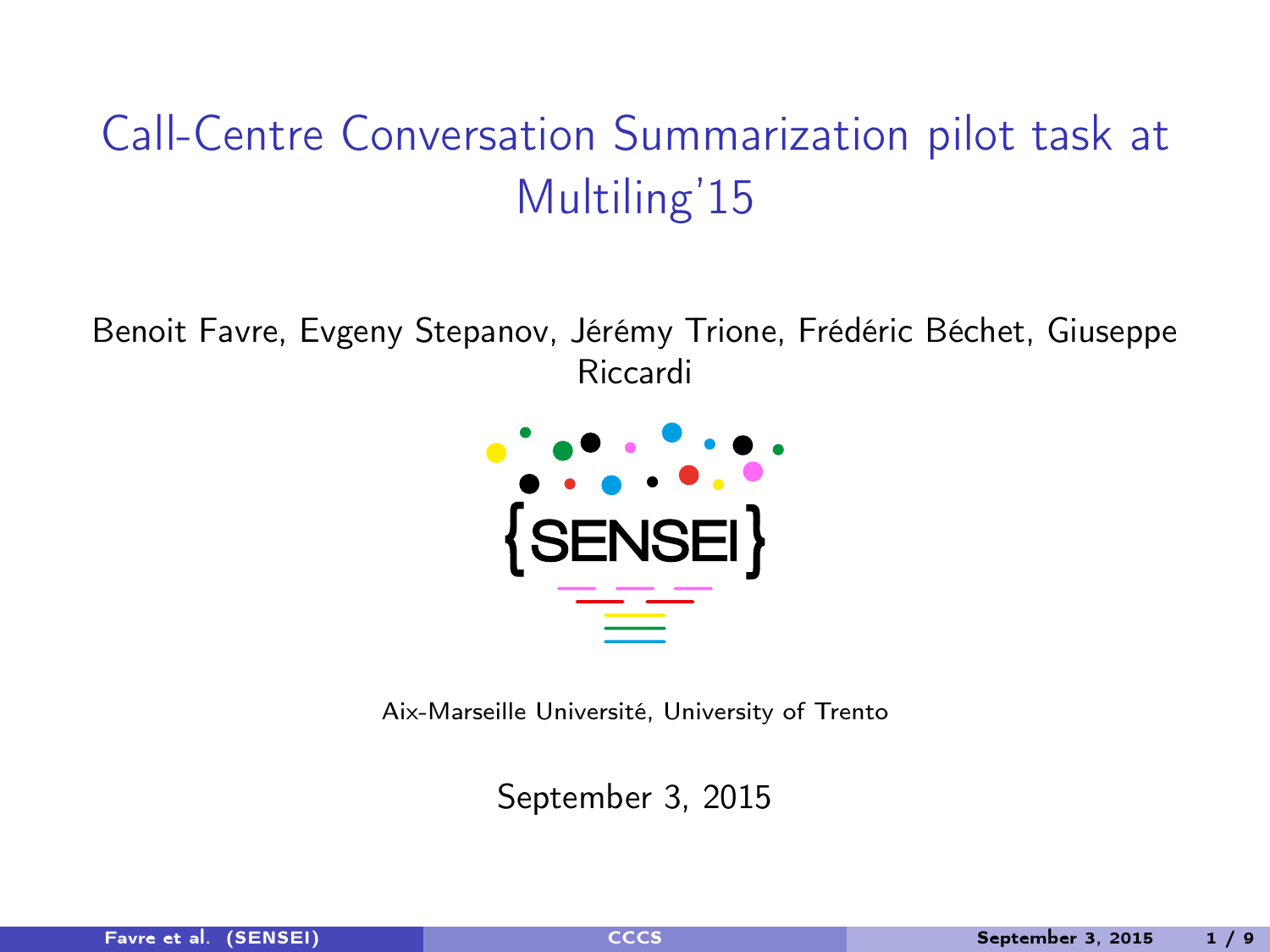## Task description



- Create synopses of conversation transcripts
	- $\triangleright$  Call-centre dialogs
	- Elength-limit:  $7\%$  of transcript
- **A** Motivation
	- $\triangleright$  Scenario: quality insurance in a call centre
	- $\triangleright$  Provide conversation descriptions for browsing a large database of calls
	- $\triangleright$  Supported by SENSEI FP7 European project
- **•** Objectives
	- $\blacktriangleright$  Pilot at Multiling'15
	- $\blacktriangleright$  Speech summarization
	- $\blacktriangleright$  Conversation modeling
	- $\triangleright$  Foster research on abstractive summarization
- **•** Multilingual
	- $\blacktriangleright$  French and Italian transcripts
	- $\blacktriangleright$  Faithful translations to English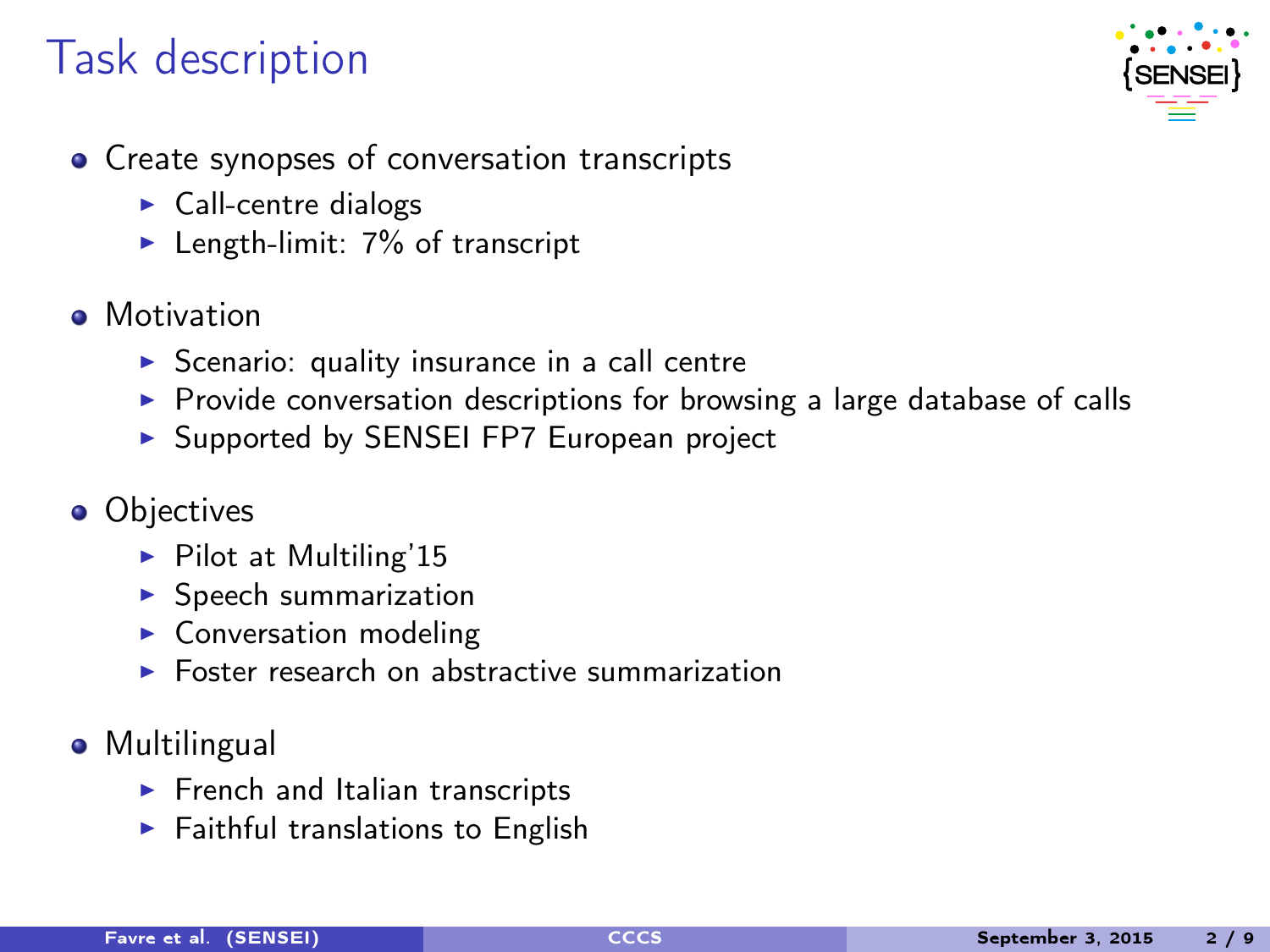### Corpus



- Decoda (French): public transport in Paris, recorded during strikes
	- $\blacktriangleright$  1500 dialogs, most of the time 2 speakers
	- $\blacktriangleright$  Topics: itinerary, schedules, fares, complaints...
- Luna (Italian): company-internal technical help desk
	- $\blacktriangleright$  700 dialogs
	- $\blacktriangleright$  Topics: printer, computer...
- **•** Shared task data
	- $\triangleright$  1-5 reference synopses per conversation annotated by SENSEI partners
	- $\triangleright$  100 conversations manually translated through SENSEI, the rest with machine translation
	- <sup>I</sup> 500-1000 unannotated
- **o** Test set

| Statistic               | FR     | EN     | Statistic               | ıт     | ΕN     |
|-------------------------|--------|--------|-------------------------|--------|--------|
| Conversations           | 100    | 100    | Conversations           | 100    | 100    |
| Turns                   | 7.905  | 7.909  | Turns                   | 4.723  | 4.721  |
| Words                   | 42.130 | 41.639 | Words                   | 34.913 | 32,502 |
| Average length          | 421.3  | 416.4  | Average length          | 349.1  | 325.0  |
| Lexicon size            | 2.995  | 2.940  | Lexicon size            | 3,393  | 2,451  |
| Number of synopses      | 212    | 227    | Number of synopses      | 500    | 500    |
| Average synopsis length | 23.0   | 26.5   | Average synopsis length | 17.4   | 15.4   |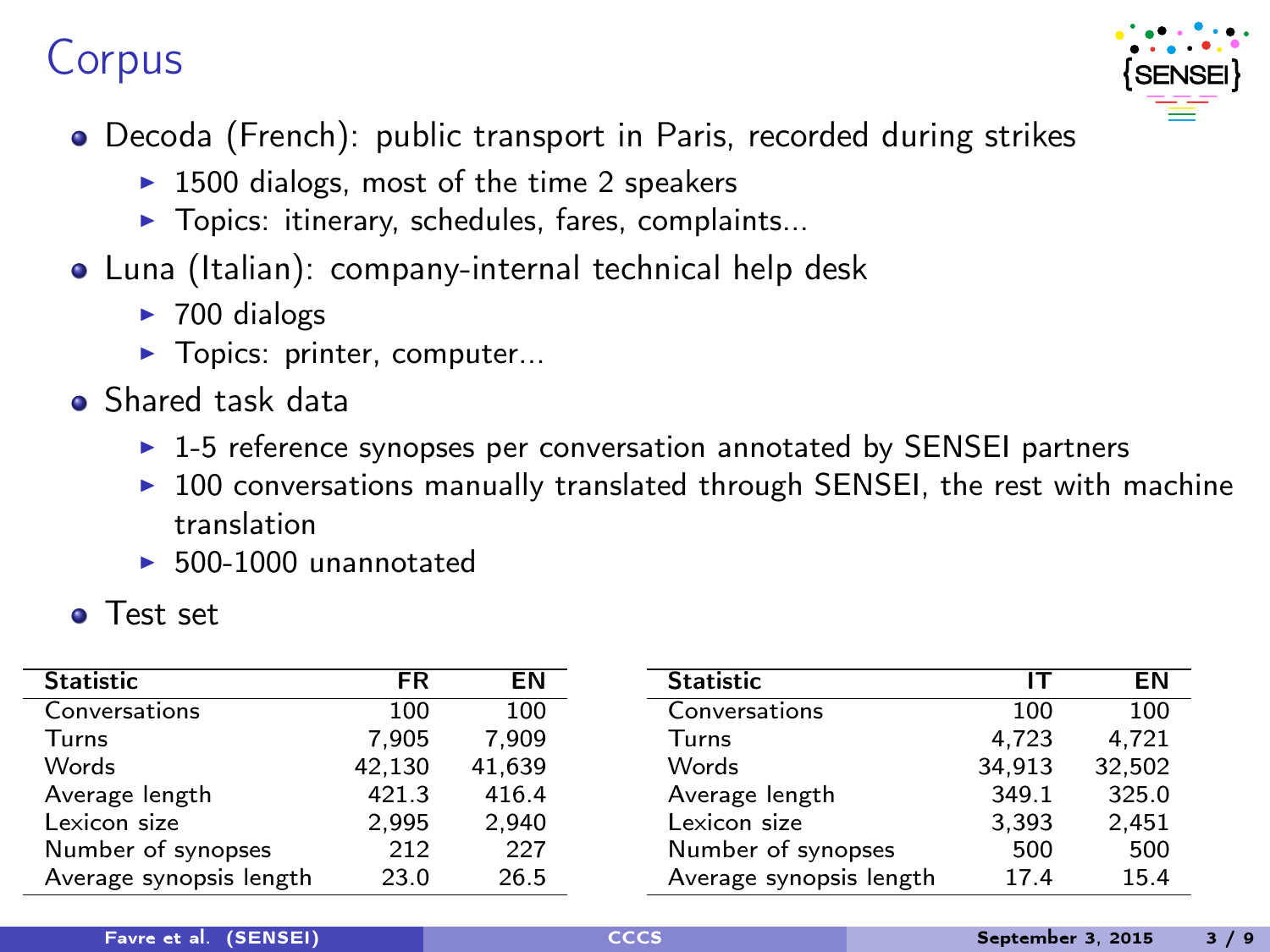### **Examples**



### Decoda 20091112-RATP-SCD-0042

 $A$ gent:  $\langle$ name $\rangle$  hello

- Caller: yes hello
- Agent: hello madam
- Caller: are buses uh 172 and 186 running?
- Agent: unfortunately on the 172 and uh 186, we got the information this morning, there's a notice from the B depot in Vitry so it was known uh yesterday evening and this morning
- Caller: uh yes
- Agent: so the buses are very disrupted uh this morning huh some uh, uh have gone out and others not, so there are very major disruptions on these two bus lines huh
- Caller: whew that's really irritating because what will people who are working do
- Agent: unfortunately yeah, it's annoying huh I understand that uh actually
- Caller: further there was a notice that was uh
- Agent: frankly not uh
- Caller which in fact creates in the private... who risk their post, if they're not going to work because those gentlemen have decided to strike
- Agent: it's me I somewhat agree with you
- Caller: someone from the RATP who agrees with me

...

#### • Reference synopses

- A1 Are buses 172 and 186 running? No, disrupt because of Vitry depot strike, complaint and compassion
- A2 Query of information on the status of buses 172 and 186. Major disruption on these lines due to a strike. Complaint from the caller.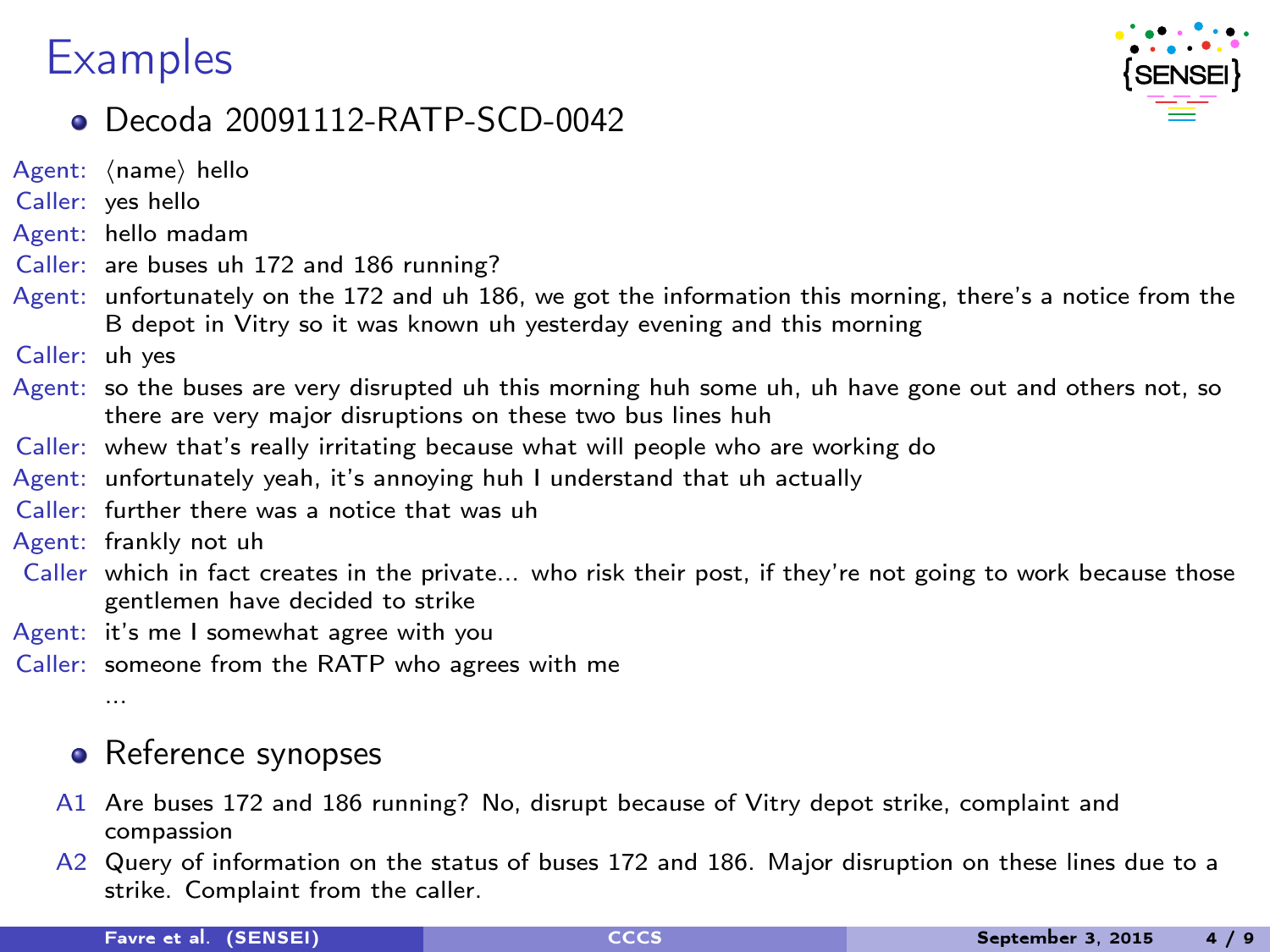## **Examples**

...



### **e** Luna 070724-0001

Agent: Okay, could you give me the RWS of your computer?

- Agent: Okay, if you could stop for a moment, because I still see the lake, ah, alright... okay, show me.
- Caller: I'm trying to open my email but it won't open it for me now. The hour glass remains there for a while and then this message appears, saying... impossible ah ...no! Now it's opened it for me and all morning it wouldn't open. No, it's not possible!
- Agent: It happens, madam.
- Caller: You don't... you wouldn't believe how...
- Agent: No, no, I believe it. I believe it, don't worry, it's not... it was for other matters, but it's not the first time
- Caller: Well...

...

- Agent: ...that this happens...
- Caller: this has opened it then... so the Internet should also be working... let's see.
- Agent: Yes, the Internet should also work.

#### • Reference synopses

- A1 The client called because of an error with the mailbox, the agent enters remotely but the problem disappears. Reassures him by saying that it happens.
- A2 The client can not open email with Lotus. Telephone support is received. Problem is solved.
- A3. The client can not access Lotus web.
- A4 the client calls because of problems with opening mail, agent tries to connect but the problem is gone on its own.
- A5 The client is not able to access mail. Problem is gone during the phone call.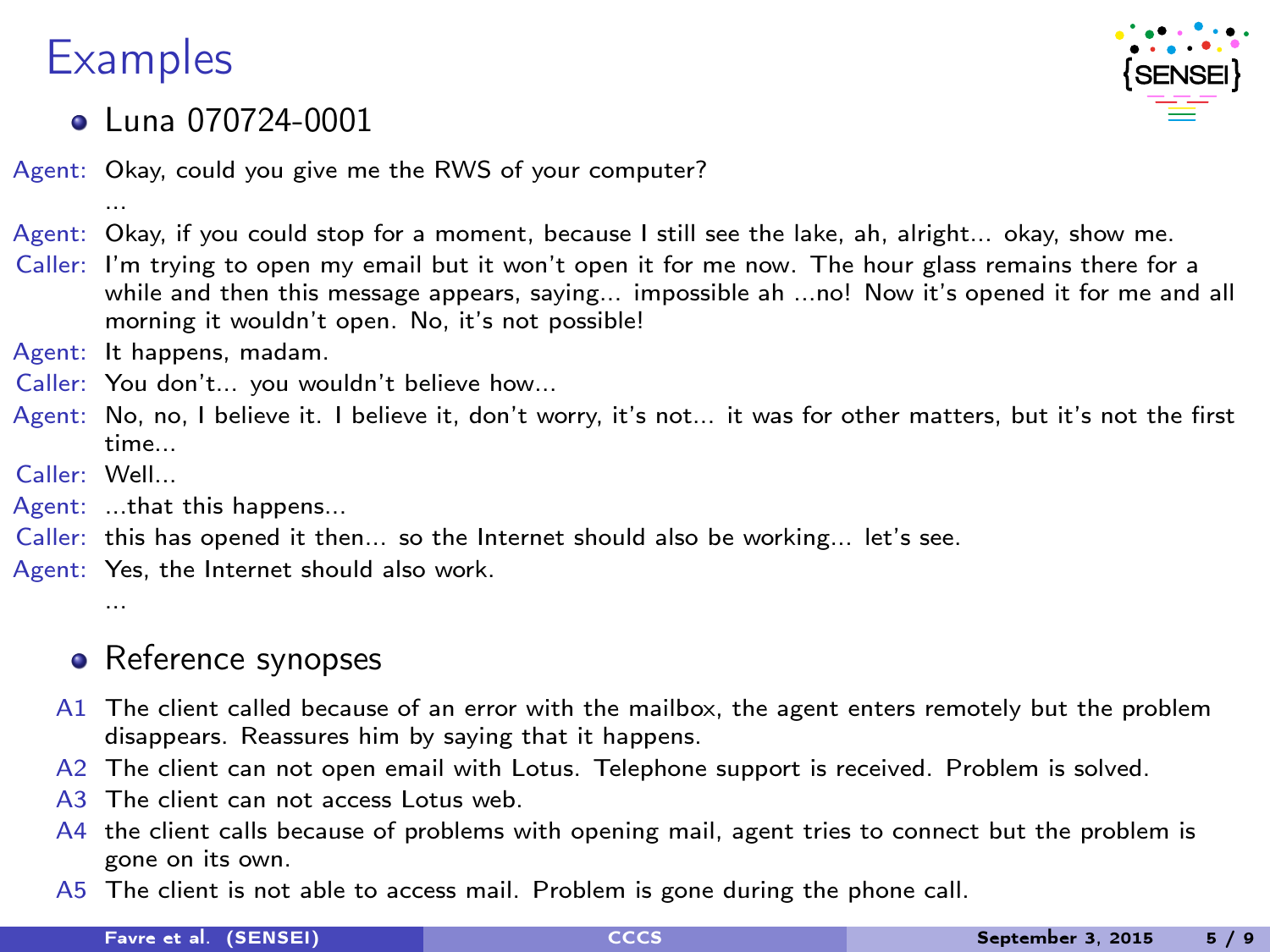### Submissions



### **Constraints**

- $\blacktriangleright$  7% of words of original conversation
- $\triangleright$  Can submit in any language (EN, FR, IT)
- $\blacktriangleright$  Up to 3 submissions
- $\blacktriangleright$  Author-provided description of systems available on Multiling website.
- **•** Participants
	- $\triangleright$  NTNU:1: Vector-space model + sentence compression
	- $\triangleright$  NTNU: 2: Word representations (CBOW from Mikolov et al.) + sentence compression
	- Im NTNU: 3: Sentence representations (paragraph vectors from Le et al.) + sentence compression
	- $\triangleright$  LIA-RAG: 1: Graph-based sentence selection with JSD metric, with speech-specific processing
- **Baselines** 
	- **Baseline-MMR:** maximal marginal relevance  $(\lambda = .7)$
	- $\triangleright$  Baseline-L: longest turn in conversation
	- $\triangleright$  Baseline-LB: longest turn in 25% first turns of conversation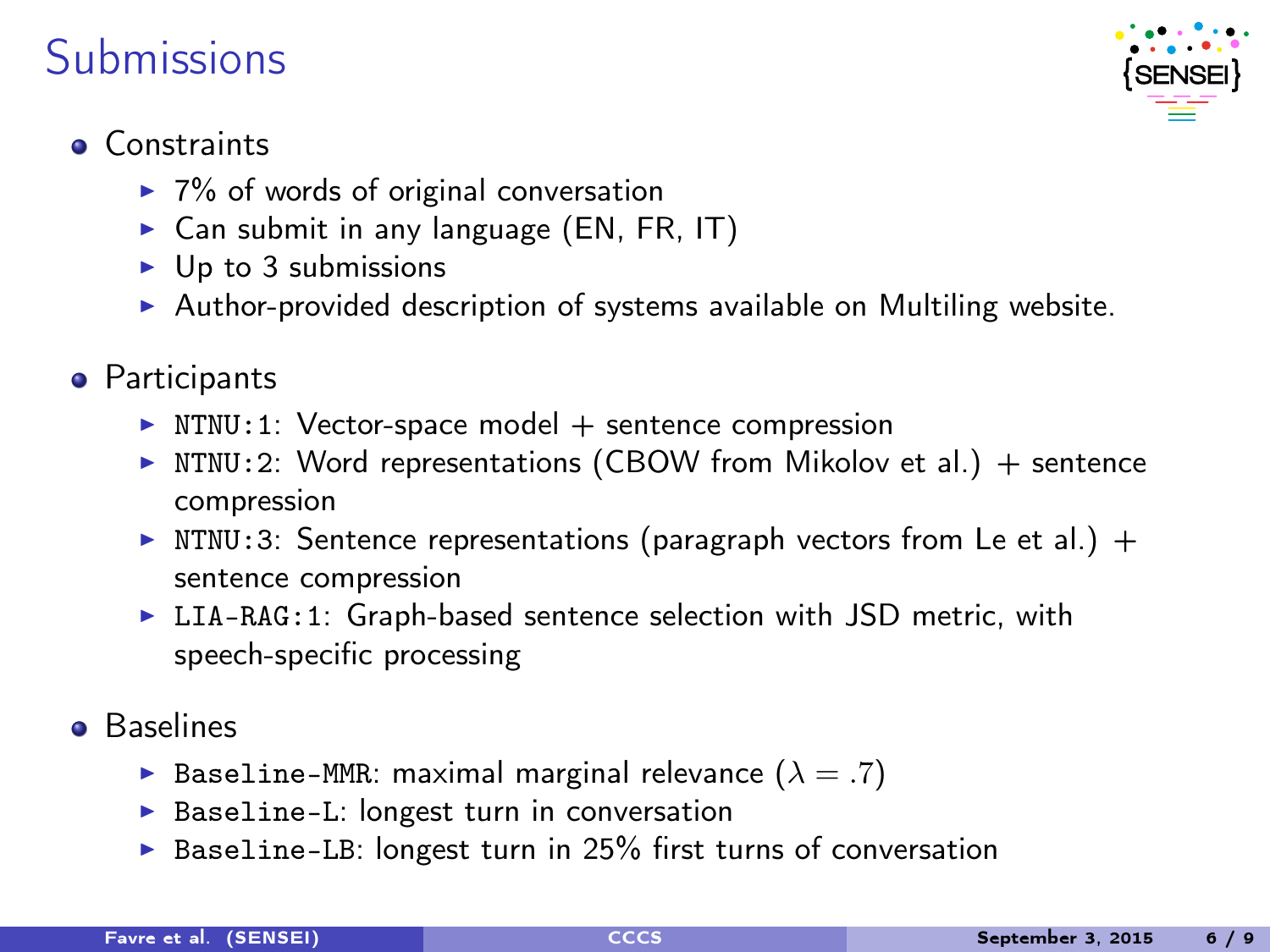## Evaluation



- Rouge evaluation $1$ 
	- $\implies$  Word n-gram recall between submission and set of reference synopses
		- $\blacktriangleright$  Version: 1.5.5
		- $\triangleright$  Crop summary to 7% of conversation words
		- $\triangleright$  No lemmatization, no stopword removal
		- $\blacktriangleright$  Jacknifing
- Rouge-2 results

| System      | ΕN    | <b>FR</b> | IТ    |
|-------------|-------|-----------|-------|
| NTNU:1      | 0.023 | 0.035     | 0.013 |
| NTNU:2      | 0.031 | 0.027     | 0.015 |
| NTNU:3      | 0.024 | 0.034     | 0.012 |
| LIA-RAG:1   |       | 0.037     |       |
| Basline-MMR | 0.029 | 0.045     | 0.020 |
| Basline-L   | 0.023 | 0.040     | 0.015 |
| Basline-LB  | 0.025 | 0.046     | 0.027 |

<sup>1</sup>Options: -a -l 10000 -n 4 -x -2 4 -u -c 95 -r 1000 -f A -p 0.5 -t 0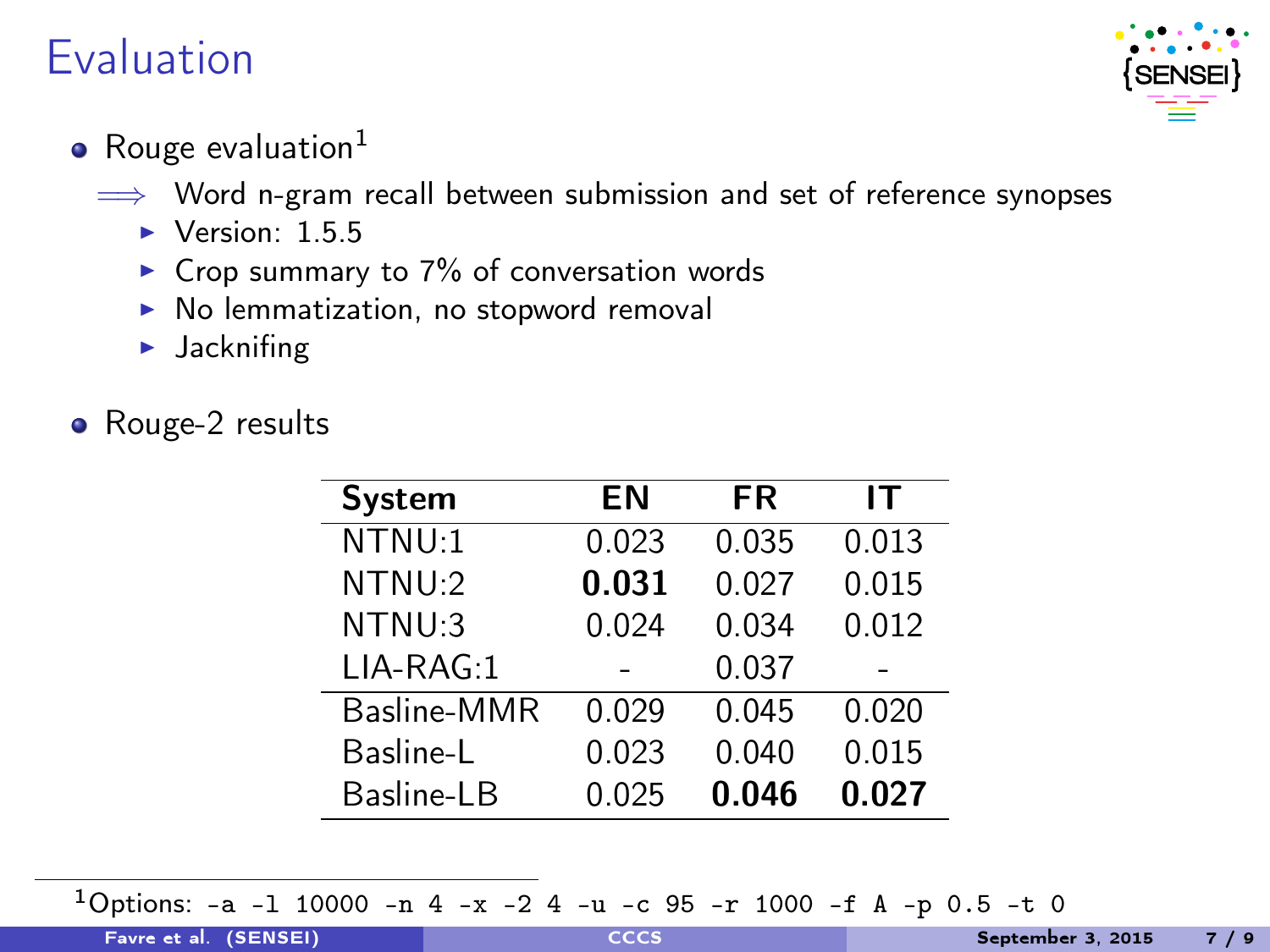## Analysis



- **•** Annotator consistency
	- $\blacktriangleright$  Remove one annotator, then evaluate like system
	- $\blacktriangleright$  Human: 1-5 for Italian, A-G for French
	- $\blacktriangleright$  Variance much larger than for systems ( $\sim 0.005$ )

| Annotator  | FR                | IΤ                |
|------------|-------------------|-------------------|
| human-1    |                   | $0.121 + 0.023$   |
| human-2    |                   | $0.213 + 0.023$   |
| human-3    |                   | $0.175 \pm 0.022$ |
| $h$ uman-4 |                   | $0.073 \pm 0.014$ |
| human-5    |                   | $0.125 \pm 0.018$ |
| human-A    | $0.194 + 0.029$   |                   |
| human-B    | $0.207 \pm 0.036$ |                   |
| $h$ uman-D | $0.077 + 0.048$   |                   |
| human-F    | $0.057 + 0.039$   |                   |
| human-G    | $0.113 + 0.054$   |                   |

- Impact of machine translation
	- $\triangleright$  Split data according to machine translation/manual
	- $\blacktriangleright$  Automatic translation is more consistent

| Annotator    | EN-man | <b>EN-auto</b> |
|--------------|--------|----------------|
| NTNU:1       | 0.018  | 0.023          |
| NTNU:2       | 0.019  | 0.031          |
| NTNU:3       | 0.015  | 0.024          |
| Baseline-MMR | 0.024  | 0.033          |
| Baseline-L   | 0.015  | 0.030          |
| Baseline-LB  | 0.023  | 0.027          |
|              |        |                |